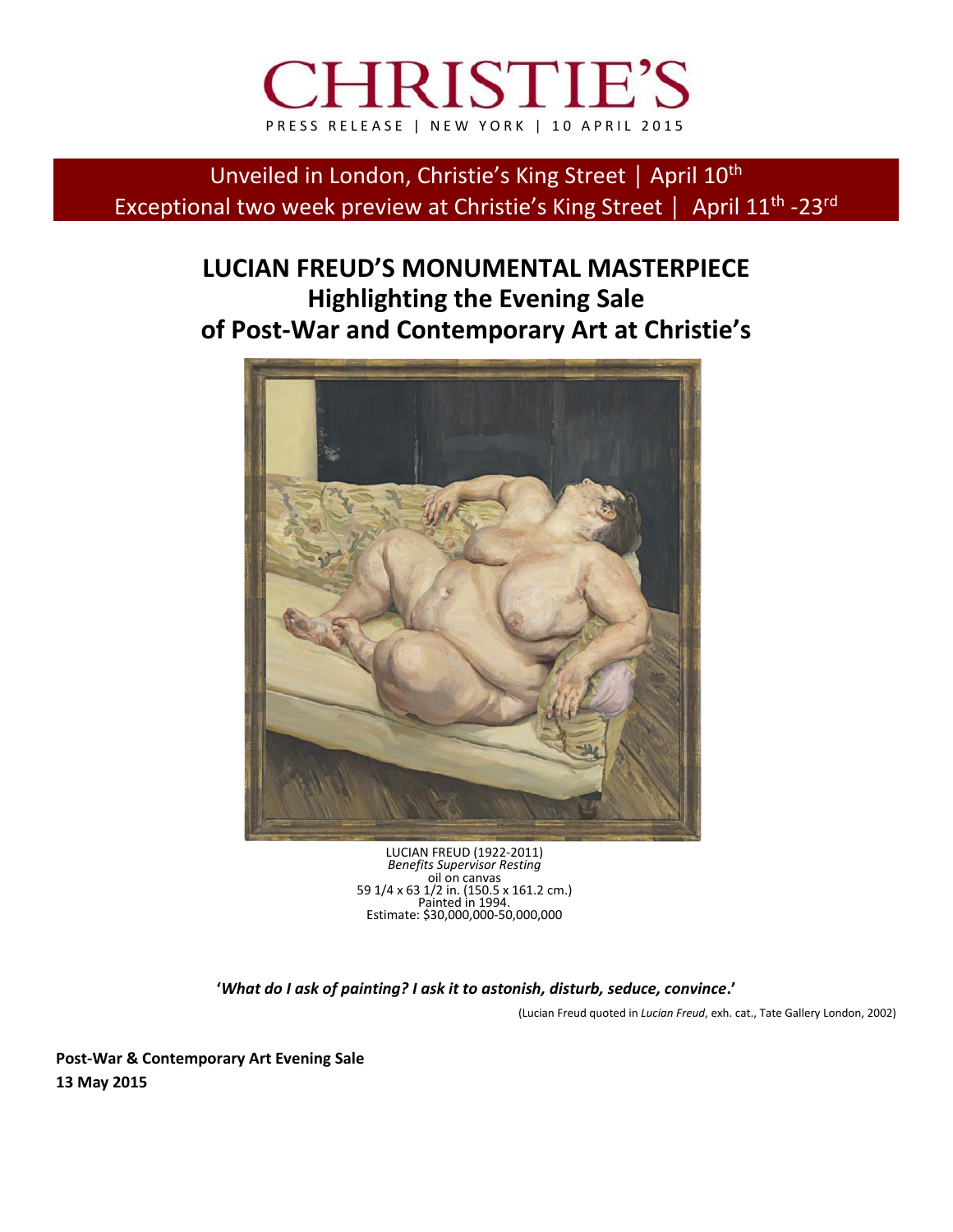**New York –** Building on the success of its record-breaking Lucian Freud sale in 2008, Christie's is proud to announce the auction of one of Lucian Freud's most famous and iconic paintings as the highlight of Christie's Post-War and Contemporary sale on May 13. *Benefits Supervisor Resting* is regarded as Freud's ultimate tour de force, a life-size masterwork in the grand historical tradition of the female nude, painted obsessively with intense scrutiny and abiding truth. This bold and extraordinary example of the stark power of Lucian Freud's realism reveals his unique ability to capture the reality of the human form in all its natural force. Chosen by Freud as the cover of the definitive monograph about the artist, B*enefits Supervisor Resting* was included by the artist in every major museum exhibition devoted to Freud, including Tate Britain, London, The Museum of Modern Art, New York and the recent survey *The Facts and the Truth: Lucian Freud*  at the National Portrait Gallery, London. *Benefits Supervisor Resting* is poised to break the previous auction record for the artist achieved in 2008 with another portrait of the same sitter, *Benefits Supervisor Sleeping*, which sold for \$33.6 million, setting a record at the time for any living artist.

"*Benefits Supervisor Resting* is recognized internationally as Freud's masterpiece and proclaims him as one of the greatest painters of the human form in history alongside Rembrandt and Rubens," states Brett Gorvy, Chairman and International Head of Post-War and Art at Christie's. "This painting is a triumph of the human spirit, showcasing Freud's love of the human body. The sitter, Sue Tilley, is calm and confident, relaxed and comfortable in her own skin. She is very much in control, taking on the artist and the viewer. A contemporary take on the Odalisque and the fertility goddess, with her head flung back, she exudes an intriguing ambiguity, implying ecstasy, defiance and the deep exhale of peacefulness. Freud described Sue Tilley as an extremely feminine sitter, and he has painted her with an objectivity and sensuality that is brought alive by the incredible use of brushwork and color harmony. He observed every inch of her with an uncritical eye almost daily for more than 9 months. The surface is amazing and almost sculptural in its layering of color."

Lying in resplendent repose in the painter's modest London studio, Lucian Freud's *Benefits Supervisor Resting* is regarded as one of the most remarkable paintings of the human figure ever produced. Featuring Sue Tilley, a local government worker from London and one of the artist's favorite sitters, this extraordinary portrait demonstrates Freud's mastery of the painterly medium as he records the subtle nuances of Tilley's figure with astute observation and technical brilliance. Painted over a grueling nine month period in 1994, with Tilley sitting for long hours four or five times a week, this remarkably candid portrait is a stunning essay on Freud's patient painterly practice, in which he undertakes an exhaustive examination of the human form and renders every curve, fold, blemish and contour of Tilley's body with deeply evocative force.

Sue Tilley was introduced to Freud by the performance artist and designer, Leigh Bowery, another of Freud's great subjects. Tilley, the author of Bowery's biography, was nervous on first meeting Freud but like most of his sitters grew more comfortable and confident as she came to know him. After Freud's first picture of her, *Evening in the Studio* of 1993, which was originally to have also included Bowery and for which she was forced to lie on the bare floor in an extremely uncomfortable pose, Freud bought the dilapidated sofa that appears in this painting for her to sit on. "*I am only interested in painting the actual person, in doing a painting of them, not in using them to some ulterior end of art. For me, to use someone doing something not native to them would be wrong. If I am putting someone in a picture I like to feel that they've fallen asleep there or they've elbowed their way: that way they are there not to make the picture easy on the eye or more pleasant, but they are occupying the space of my picture and I am recording them."*

Freud reworked the traditional theme of the nude, using a strong, uncompromising technique. Presented exposed and naked on a sofa set down on a bare wooden floor, this portrait and interior is both monumental and magnificent. Bruce Bernard, picture editor, photographer and friend of the artist stated: the portraits of Sue Tilley "*are major contributions to the sum of Western painting of the nude, and may even put the final stop to the classical tradition."* The undeniable and almost overwhelming physical presence of Tilley's relaxed and confident naked form demonstrates Freud's